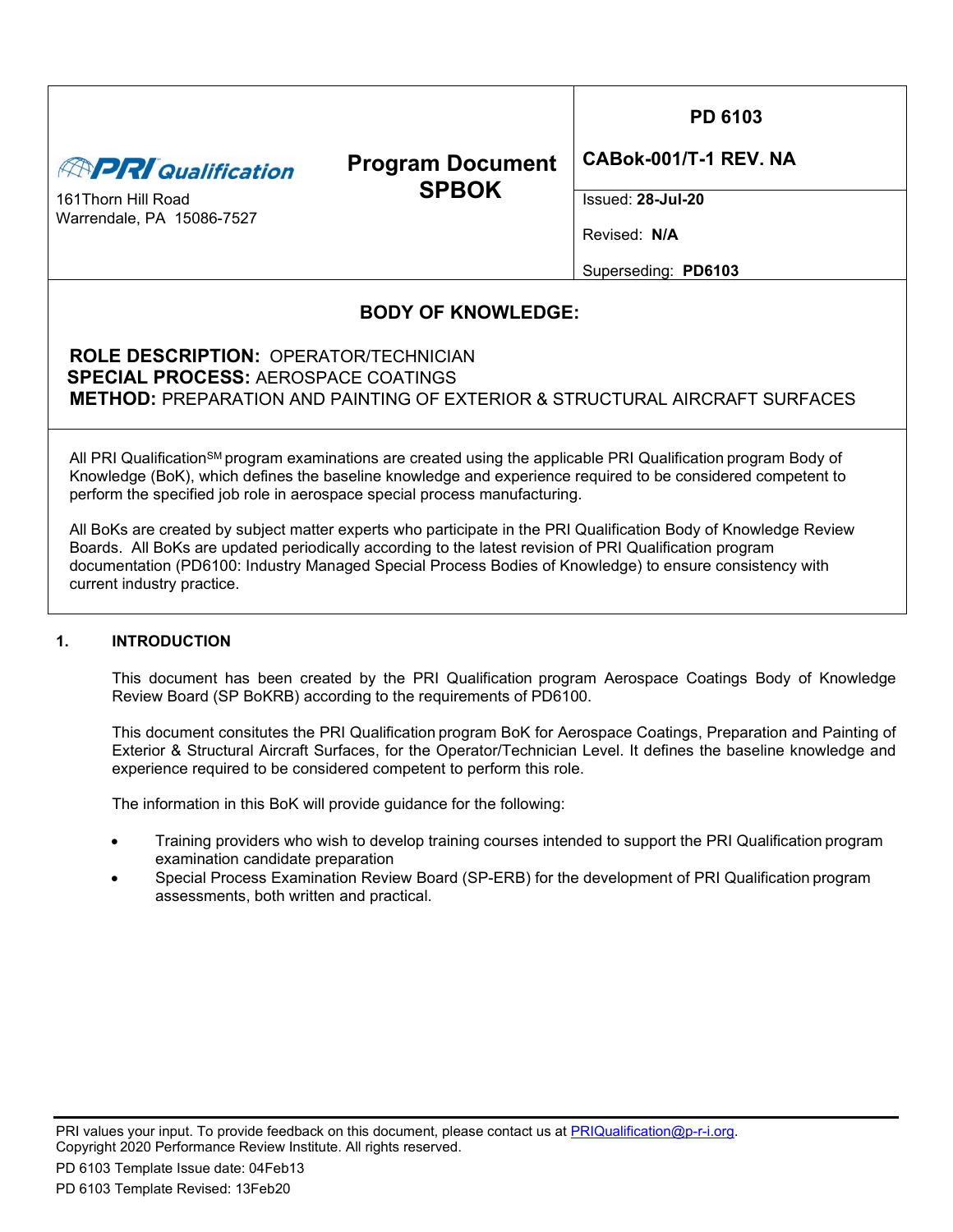## **2. REFERENCES**

PRI Qualification program documents:

| PD6000 | Governance & Administration of PRI Qualification Program                  |
|--------|---------------------------------------------------------------------------|
| PD6100 | Industry Managed Special Process Bodies of Knowledge                      |
| PD6200 | Industry Managed Special Process Examinations System                      |
| PD6300 | Industry Managed Guidance for Coatings Applicator Review Board Operations |

### **3. DEFINITIONS**

**Definitions described within are specific to the Special Process BoK. For program-specific definitions, please refer to either the PD 6000 or the PRI Qualification Dictionary.**

AEROSPACE COATINGS APPLICATOR SPECIALIST (ACAS): The operator or technician performing the physical tasks of preparing and applying coatings to aircraft, aircraft components, or related substrates.

BODY OF KNOWLEDGE (BoK): Baseline knowledge and experience required to be considered competent for a target position.

GENERAL EXAMINATION: The General Examination is designed to ascertain the candidate's general knowledge required for a particular job, role or activity. All of the questions will be derived from the corresponding BoK.

EXPERIENCE: The accumulation of knowledge or skill that results from direct participation in events or activities over a period of time.

KNOWLEDGE: Information / understanding acquired over a period of time. Information acquired through study and retained over that period of time (education, training, experience etc.) The combination of data and information, to which is added expert opinion, skills and experience, to result in a valuable asset which can be used to aid decision making and problem solving.

LEVEL: A class or division of a group based on education, training and experience. There are 3 levels: Operator/Technician, Planner and Owner. Please refer to the current revision of PD 6000 for definition of these levels.

METHOD: A well-defined division of a SPECIAL PROCESS widely recognised by industry. A specific area of a special process for example anodizing within Chemical Processing

NON-SPECIAL PROCESS RELATED REQUIREMENTS: Miscellaneous requirements such as Health and Safety, Environmental, etc.

PERSONAL ATTRIBUTES: A quality or characteristic expected and required for a particular job, role or activity.

PRACTICAL EXAMINATION: The Practical Examination shall consist of a demonstration of proficiency in performing tasks that are typical of those to be accomplished in the performance of the candidate's duties. The examination content is derived from the corresponding BoK.

REQUIRED READING (ADDENDUM 1): A list of international standards and reference documents for the special process described in the Body of Knowledge. Questions on the associated PRI Qualification theory assessment are based on the documents listed in this list, and the PRI Qualification exam candidate should be familiar with them before taking the theory assessment.

SKILL: Ability to perform a particular task. The quality of being able to do something that is acquired or developed through training or experience.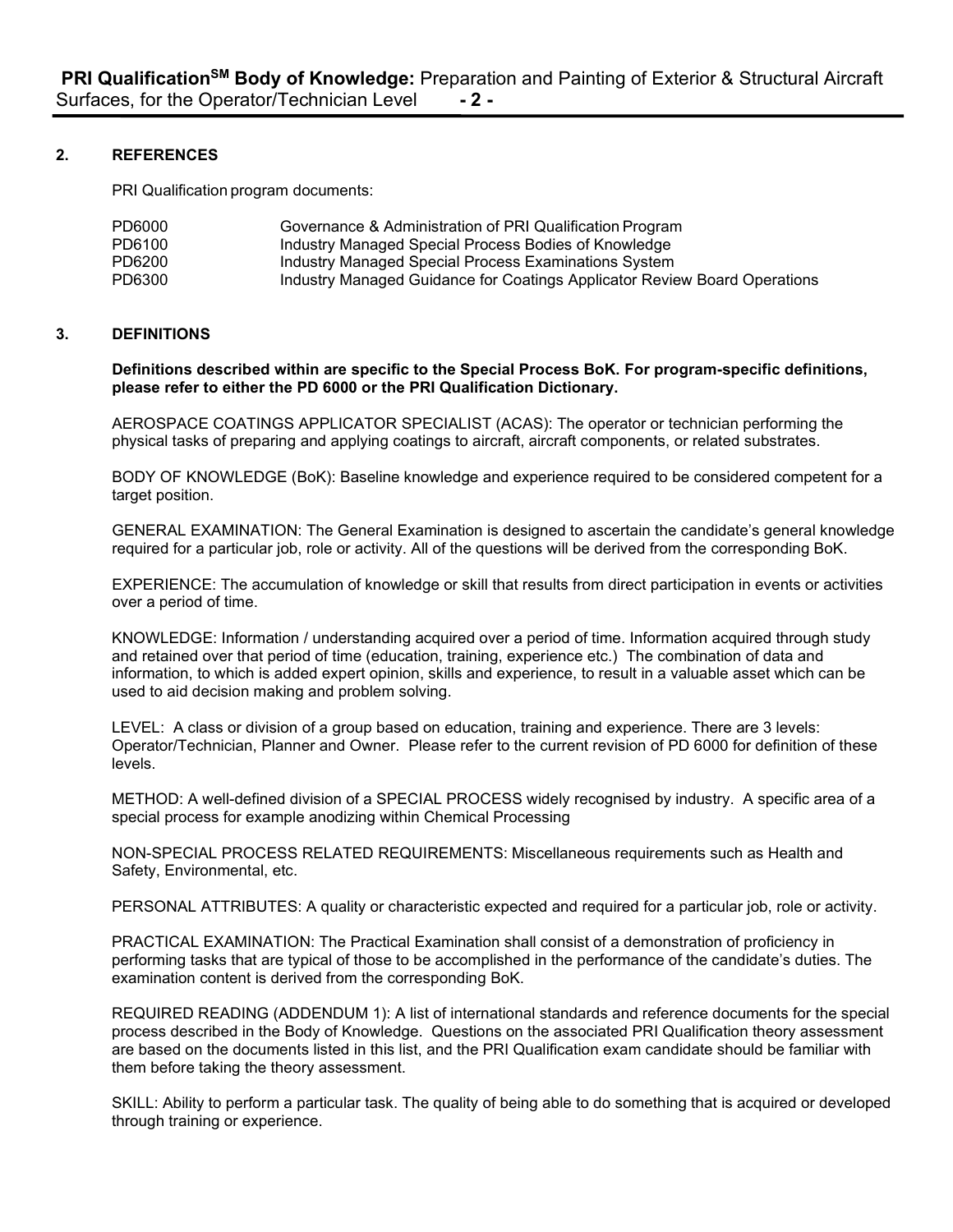SPECIFIC EXAMINATION: The Specific Examination shall cover requirements and use of the specifications, codes, equipment, operating procedures and test techniques the candidate may use in the performance of his/her duties with the employer. Examination content will be derived from the corresponding BoK where applicable.

WEIGHTING: The "weighting" of each line item, using a scale of 1, 3, 7, 10, (1 being least important; 10 being most important) indicates the relative importance of that aspect of the BoK and will determine the likelihood and frequency of a question on that topic appearing in the examination.

## **4. GUIDANCE TO EXAMINATION CANDIDATES**

As stated in PRI Qualification program PD6200, every exam question shall relate directly to and be derived from the information as detailed in the current revision of the corresponding BoK.

Re-assessment of candidates to this BoK is required every 5 years, unless otherwise specified.

Candidates are strongly advised to ensure familiarity with all aspects of the BoK as detailed in Table 1. This can be done through:

- Self-study
- Completion of internal training
- Completion of external training (a list of PRI Qualification Approved Providers can be found at [www.p-r-i.org\)](http://www.p-r-i.org/)

Records of all qualified personnel shall be maintained and include:

- Date of Qualification
- Results of Written Exam
- Results of Practical Exam (if applicable)
- Summary of Experience

For more information on data retention, please see PRI's privacy statement.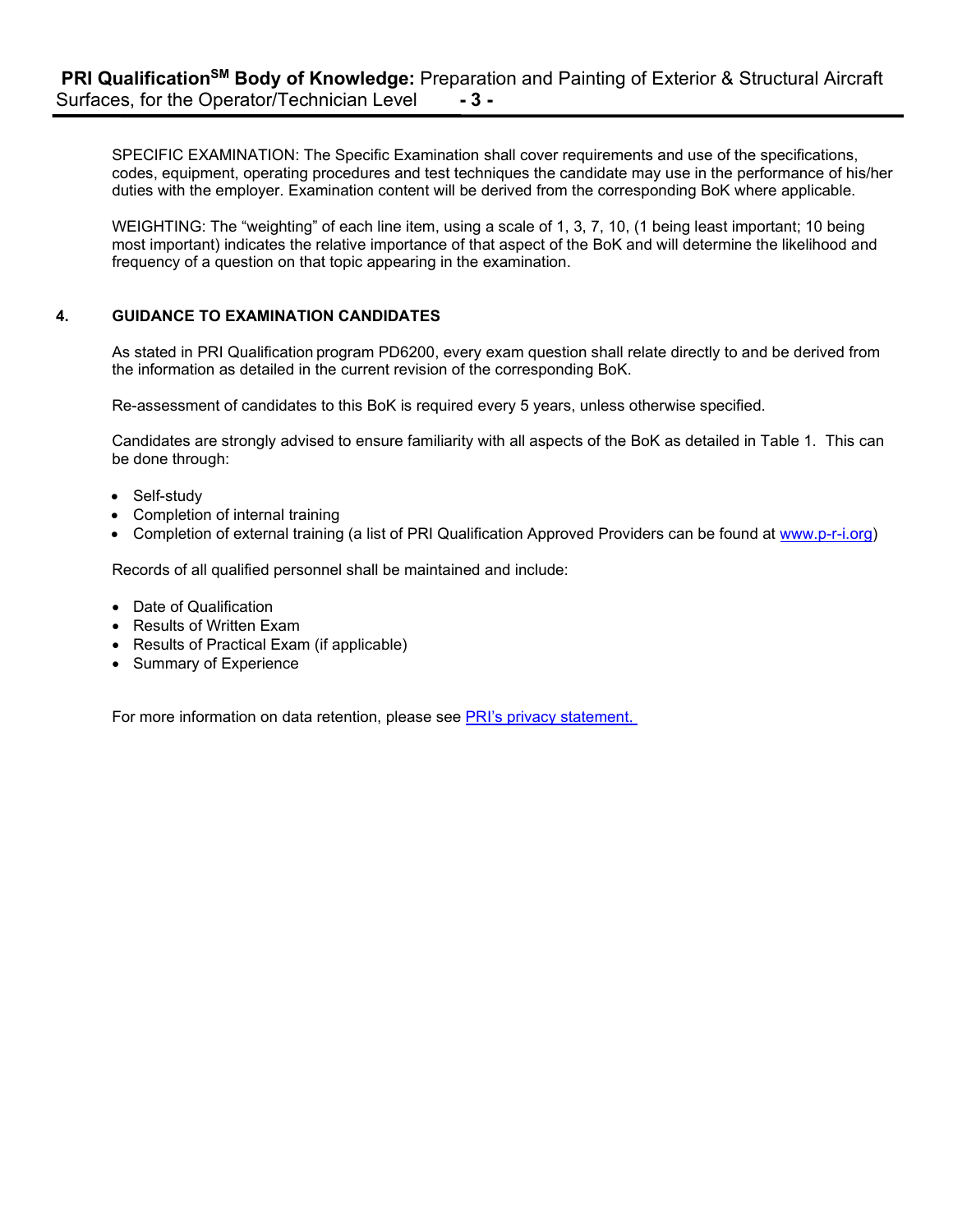# **5. LEVELS**

|                                                                                                                                          | Level                                                                                                                                                                                                                                    |                                                                                                                                                                                                                                                                  |                                                                                                                                                                                                                                                                                                                                                                                                                                                                                               |  |  |
|------------------------------------------------------------------------------------------------------------------------------------------|------------------------------------------------------------------------------------------------------------------------------------------------------------------------------------------------------------------------------------------|------------------------------------------------------------------------------------------------------------------------------------------------------------------------------------------------------------------------------------------------------------------|-----------------------------------------------------------------------------------------------------------------------------------------------------------------------------------------------------------------------------------------------------------------------------------------------------------------------------------------------------------------------------------------------------------------------------------------------------------------------------------------------|--|--|
|                                                                                                                                          | <b>Operator</b><br>(OP)/Technician(T)                                                                                                                                                                                                    | <b>Planner (PL)</b>                                                                                                                                                                                                                                              | Owner (OW)                                                                                                                                                                                                                                                                                                                                                                                                                                                                                    |  |  |
| <b>Descriptors</b>                                                                                                                       | For descriptions, please<br>refer to current version<br>of PD6000                                                                                                                                                                        | For descriptions, please<br>refer to current version of<br><b>PD6000</b>                                                                                                                                                                                         | For descriptions, please<br>refer to current version of<br><b>PD6000</b>                                                                                                                                                                                                                                                                                                                                                                                                                      |  |  |
| <b>Preparation and</b><br><b>Painting of Exterior &amp;</b><br><b>Structural Aircraft</b><br><b>Surfaces</b><br><b>Specific Criteria</b> | <b>Additional criteria for</b><br><b>ACAS</b> certification in the<br>discipline of Preparations<br>and Painting of Exterior &<br><b>Structural Aircraft</b><br>Surfaces is defined in<br>AS7489; Section 3.                             | No additional criteria for the<br><b>Preparation and Painting of</b><br><b>Exterior &amp; Structural Aircraft</b><br>Surfaces.                                                                                                                                   | No additional criteria for the<br><b>Preparation and Painting of</b><br><b>Exterior &amp; Structural Aircraft</b><br>Surfaces.                                                                                                                                                                                                                                                                                                                                                                |  |  |
| <b>Technical</b><br>Knowledge                                                                                                            | Basic to advanced knowledge<br>of the Preparation and<br>Painting of Exterior &<br><b>Structural Aircraft Surfaces.</b>                                                                                                                  | Good level of knowledge in all<br>aspects of the Preparation and<br>Painting of Exterior & Structural<br>Aircraft Surfaces, all its<br>processes, methods and tools.<br>Ability to coach others on<br>contents and methods in the<br>context of their workplace. | High or extensive knowledge in<br>all aspects of the Preparation<br>and Painting of Exterior &<br>Structural Aircraft Surfaces, all its<br>processes, methods and tools to<br>assess and validate<br>improvements.<br>Able to contribute to set<br>externally recognized standards.<br>Ability to define contents and<br>methods for using knowledge<br>effectively in influencing and<br>developing international<br>processes. Ability to influence<br>the process with one's<br>knowledge. |  |  |
| <b>Experience</b>                                                                                                                        | Sufficient experience to deal<br>with recurrent activity.                                                                                                                                                                                | Has enough experience to deal<br>with unforeseen issues.                                                                                                                                                                                                         | Wide proven experience of the<br>subject. Is recognized specialist<br>within the special process.                                                                                                                                                                                                                                                                                                                                                                                             |  |  |
| <b>Personal Attributes</b>                                                                                                               | Takes into consideration behavioral characteristics such as but not limited to: team working,<br>communication, direction and purpose, innovation and problem solving, mutual trust and respect,<br>confidentiality and trustworthiness. |                                                                                                                                                                                                                                                                  |                                                                                                                                                                                                                                                                                                                                                                                                                                                                                               |  |  |
| <b>Skills</b>                                                                                                                            | with the Body of Knowledge                                                                                                                                                                                                               | Describes and/or demonstrates the activities necessary to perform each level of job function to comply                                                                                                                                                           |                                                                                                                                                                                                                                                                                                                                                                                                                                                                                               |  |  |
| <b>Non-Special</b><br><b>Process Related</b><br><b>Requirements</b>                                                                      | Health & Safety, Environmental, Quality System Requirements.                                                                                                                                                                             |                                                                                                                                                                                                                                                                  |                                                                                                                                                                                                                                                                                                                                                                                                                                                                                               |  |  |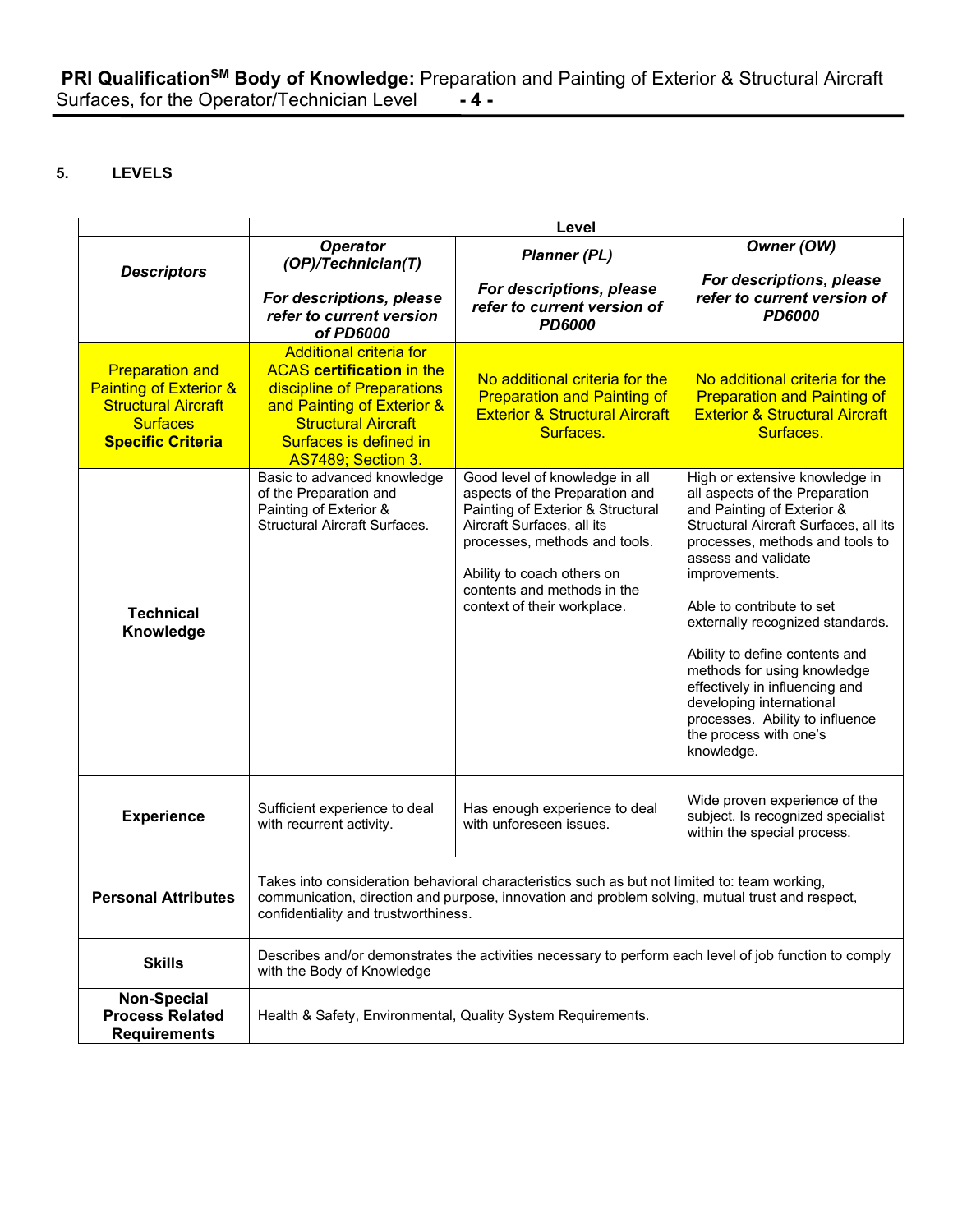## **6. TABLE 1**

#### **ROLE DESCRIPTION:** Operator

**SPECIAL PROCESS:** Aerospace Coatings

**METHOD:** Preparation and Painting of Exterior & Structural Aircraft Surfaces

**REFERENCE GUIDELINES:** *Addendum 1 is a list of the International Standards and Reference Documents applicable to Preparation and Painting of Exterior & Structural Aircraft Surfaces processes.*

| Row #                   | <b>COMPETENCE</b>                                                                                                                                                          | Weight<br>(1,3,7,10) | Exam Type<br>Written/<br>Practical | <b>Reference</b><br><b>Guidelines</b> |
|-------------------------|----------------------------------------------------------------------------------------------------------------------------------------------------------------------------|----------------------|------------------------------------|---------------------------------------|
|                         | <b>KNOWLEDGE:</b>                                                                                                                                                          |                      |                                    |                                       |
|                         | The basic knowledge of the special processes, methods and tools                                                                                                            |                      |                                    |                                       |
|                         | <b>AS7489 COURSE I REQUIREMENTS - ENTRY LEVEL</b>                                                                                                                          |                      |                                    |                                       |
| $\mathbf{1}$            | Understand the common hazards/detriments associated with the aerospace coatings process                                                                                    | 10                   | Written                            | AS7489                                |
| $\boldsymbol{2}$        | Understand the typical exposure potentials & effects of detriments in the aerospace coatings process                                                                       | 10                   | Written                            | AS7489                                |
| $\mathbf 3$             | Be aware of the physical methods of entry of hazardous materials upon exposure                                                                                             | 10                   | Written                            | AS7489                                |
| $\overline{\mathbf{4}}$ | Be aware of allowable Personal Exposure Limits associated with hazardous materials                                                                                         | 10                   | Written                            | AS7489                                |
| $\overline{\mathbf{5}}$ | Be aware of the necessary PPE required to perform aerospace coatings tasks safely                                                                                          | 10                   | Written                            | AS7489                                |
| $\bf 6$                 | Understand how environmental conditions affect aerospace paint Quality                                                                                                     | $\overline{7}$       | Written                            | AS7489                                |
| $\overline{7}$          | Know of the various facility Quality checks, which pertain to the aerospace coatings process                                                                               | $\overline{7}$       | Written                            | AS7489                                |
| $\pmb{8}$               | Distinguish between the various types of aerospace coatings Engineering sources                                                                                            | $\overline{7}$       | Written                            | AS7489                                |
| $\pmb{9}$               | Understand the importance of ACAS compliance to approved Engineering specifications                                                                                        | 10                   | Written                            | AS7489                                |
| 10                      | Understand the theory behind "surface energy" and how it affects coatings adhesion                                                                                         | 10                   | Written                            | AS7489                                |
| 11                      | Understand the differences between various surface contaminants and their impact upon the aerospace<br>coatings process                                                    | $\overline{7}$       | Written                            | AS7489                                |
| 12                      | Understand the different methods & materials used to sand or abrade aircraft surfaces                                                                                      | $\overline{7}$       | Written                            | AS7489                                |
| 13                      | Distinguish between the different types of chemistry of various cleaning agents and how they work                                                                          | $\overline{7}$       | Written                            | AS7489                                |
| 14                      | Distinguish between the chemical differences & physical properties of common aerospace coatings                                                                            | $\overline{7}$       | Written                            | AS7489                                |
| 15                      | Know the anatomy and component functions of spray equipment commonly used to apply aerospace<br>coatings                                                                   | $\overline{7}$       | Written                            | AS7489                                |
| 16                      | Know the basic anatomy and functionality of the aircraft exterior                                                                                                          | $\overline{7}$       | Written                            | AS7489                                |
|                         | AS7489 COURSE II REQUIREMENTS - SURFACE PREP & DE-PAINTING                                                                                                                 |                      |                                    |                                       |
| 17                      | Know the physical characteristics associated with common aerospace substrates                                                                                              | $\overline{7}$       | Written                            | AS7489                                |
| 18                      | Understand dissimilar metal effects theory as it relates to the aerospace coatings process                                                                                 | $\overline{7}$       | Written                            | AS7489                                |
| 19                      | Understand how to mitigate the formation of corrosion during the aircraft surface preparation process                                                                      | 10                   | Written                            | AS7489                                |
| $\overline{20}$         | Understand the purpose of conductive mesh in structural composites as it relates to lightning strike                                                                       | 10                   | Written                            | AS7489                                |
| $\overline{21}$         | Understand the critical precautions needed when prepping composite with conductive mesh                                                                                    | 10                   | Written                            | AS7489                                |
| 22                      | Understand why de-painting of the aircraft or aircraft components is necessary                                                                                             | 10                   | Written                            | AS7489                                |
| $\overline{23}$         | Distinguish the theory between mechanical and chemical de-painting methods                                                                                                 | $\overline{7}$       | Written                            | AS7489                                |
| 24                      | Know the different chemicals used for de-painting an aircraft chemically                                                                                                   | $\overline{7}$       | Written                            | AS7489                                |
| $\overline{25}$         | Know what type of PPE (Personal Protective Equipment) is required when de-painting the aircraft                                                                            | 10                   | Written                            | AS7489                                |
| 26                      | Understand what type of masking materials are required for de-painting aircraft substrates                                                                                 | 10                   | Written                            | AS7489                                |
| 27                      | Understand the importance of maintaining stripper tanks when immersion de-painting is used                                                                                 | $\overline{7}$       | Written                            | AS7489                                |
|                         | AS7489 COURSE III REQUIREMENTS - CORROSION INHIBITORS                                                                                                                      |                      |                                    |                                       |
| 28                      | Know the different ways that surface energy is measured and verified                                                                                                       | $\overline{7}$       | Written                            | AS7489                                |
| 29                      | Know the differences between chromated and non-chromated coatings packages                                                                                                 | $\overline{7}$       | Written                            | AS7489                                |
| 30                      | Understand the mechanisms of corrosion prevention on alloy materials used in aerospace                                                                                     | 10                   | Written                            | AS7489                                |
|                         | AS7489 COURSE IV REQUIREMENTS - TOP COAT                                                                                                                                   |                      |                                    |                                       |
| 31<br>32                | Understand the adverse effects of excessive Dry Film Thickness (DFT) of a cured coatings package<br>Understand the failure modes associated with improperly mixed coatings | 10<br>$\overline{7}$ | Written<br>Written                 | AS7489<br>AS7489                      |
| 33                      | Understand how and where to find the proper Zahn specifications for a coating                                                                                              | $\overline{7}$       | Written                            | AS7489                                |
| 34                      | Understand the failure modes associated with non-conforming Zahn values                                                                                                    | $\overline{7}$       | Written                            | AS7489                                |
| 35                      | Understand the potential adverse environmental effects associated with non-conforming Zahn values                                                                          | $\overline{7}$       | Written                            | AS7489                                |
| 36                      | Understand what induction times are and why and when they are necessary                                                                                                    | $\overline{7}$       | Written                            | AS7489                                |
| 37                      | Understand the failure modes associated with improper induction times                                                                                                      | $\overline{7}$       | Written                            | AS7489                                |
| 38                      | Understand how an HVLP spray gun should be set-up and adjusted                                                                                                             | $\overline{7}$       | Written                            | AS7489                                |
| 39                      | Understand the basic theory of how an electrostatic spray gun works                                                                                                        | $\overline{7}$       | Written                            | AS7489                                |
| 40                      | Understand the basic theory of how a pressure pot works                                                                                                                    | $\overline{7}$       | Written                            | AS7489                                |
| 41                      | Understand the basic theory of how airless and air-assisted airless spray equipment work                                                                                   | $\overline{7}$       | Written                            | AS7489                                |
| 42                      | Know which defects are created by over-applying coatings materials by their technical terms                                                                                | $\overline{7}$       | Written                            | AS7489                                |
| 43                      | Know which defects are created by under-applying coatings materials by their technical terms                                                                               | $\overline{7}$       | Written                            | AS7489                                |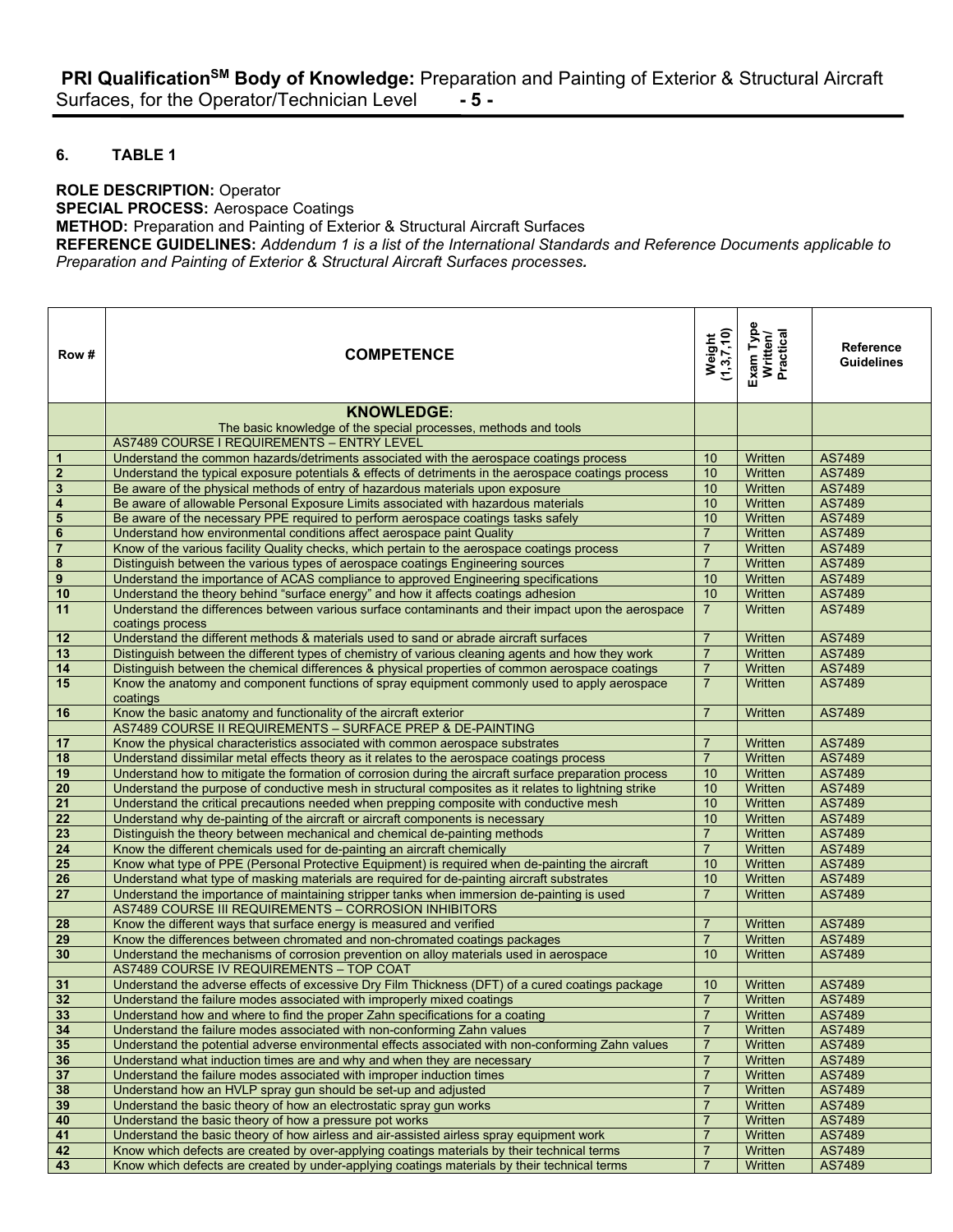# **PRI QualificationSM Body of Knowledge:** Preparation and Painting of Exterior & Structural Aircraft Surfaces, for the Operator/Technician Level **- 6 -**

| 44                    | Understand the inherent problems associated with non-conforming coating cure times                                                                                                                | $\overline{7}$                   | Written                | AS7489                                             |
|-----------------------|---------------------------------------------------------------------------------------------------------------------------------------------------------------------------------------------------|----------------------------------|------------------------|----------------------------------------------------|
|                       | AS7489 COURSE V REQUIREMENTS - DETAIL & MASTER CERTIFICATION REQUIREMENTS                                                                                                                         |                                  |                        |                                                    |
| 45                    | Understand the theoretical differences between curing mechanisms of different coating chemistries                                                                                                 | $\overline{7}$                   | Written                | AS7489                                             |
| 46                    | Understand the basic theory for masking the aircraft                                                                                                                                              | $\overline{7}$                   | Written                | AS7489                                             |
| 47                    | Know what steps to take to properly clean spray equipment used by ACAS personnel                                                                                                                  | $\overline{7}$                   | Written                | AS7489                                             |
| 48                    | Know what specialty coatings consist of as used in aerospace                                                                                                                                      | $\overline{7}$                   | Written                | AS7489                                             |
| 49                    | Know the technical terms for common defects in cured aerospace topcoats                                                                                                                           | $\overline{7}$                   | Written                | AS7489                                             |
| 50                    | Understand the theory behind aerospace-grade paint defect remediation techniques                                                                                                                  | $\overline{7}$                   | Written                | AS7489                                             |
| 51                    | Know the relevant, applicable governmental agency placard requirements for each aircraft                                                                                                          | $\overline{7}$                   | Written                | AS7489                                             |
| 52                    | Understand how to read basic blueprints for installing placards, door band, etc.                                                                                                                  | $\overline{7}$                   | Written                | AS7489                                             |
|                       | <b>SKILLS:</b>                                                                                                                                                                                    |                                  |                        |                                                    |
|                       | The skills required to perform a particular special process task                                                                                                                                  |                                  |                        |                                                    |
|                       | Comprehension & Compliance                                                                                                                                                                        |                                  |                        |                                                    |
| 53                    | READ AND COMPREHEND WRITTEN WORK INSTRUCTIONS                                                                                                                                                     | 10 <sup>1</sup>                  | Practical              | General Industry                                   |
| 54                    | Consistently perform aerospace prep & paint tasks per the intent of the engineering documentation                                                                                                 | 10                               | Practical              | General Industry                                   |
| 55                    | Consistently works in a safe and compliant manner                                                                                                                                                 | 10                               | Practical              | General Industry                                   |
| 56<br>57              | Demonstrate competency in interpreting a Safety Data Sheet (SDS) for a given product                                                                                                              | 10<br>10                         | Practical              | <b>General Industry</b>                            |
|                       | Demonstrate competency in interpreting a Technical Data Sheet (TDS) for a given product<br><b>Core Competencies</b>                                                                               |                                  | Practical              | General Industry                                   |
| 58                    | Demonstrate competency in performing a water break-free surface cleanliness evaluation                                                                                                            | $\overline{7}$                   | Practical              | <b>ASTM F22</b>                                    |
| 59                    | Demonstrate proficiency in effectively masking an aircraft and/or its components                                                                                                                  | $\overline{7}$                   | Practical              | <b>General Industry</b>                            |
| 60                    | Demonstrate proficiency in sanding the aircraft/components for topcoat application                                                                                                                | $\overline{7}$                   | Practical              | <b>General Industry</b>                            |
| 61                    | Demonstrate proficiency in performing aqueous cleaning methods using alkaline soaps solutions                                                                                                     | $\overline{7}$                   | Practical              | <b>General Industry</b>                            |
| 62                    | Demonstrate proficiency in performing solvent cleaning of aircraft substrates prior to topcoat                                                                                                    | $\overline{7}$                   | Practical              | <b>General Industry</b>                            |
| 63                    | Demonstrate proficiency in performing approved pretreatment application to prepared aircraft surfaces                                                                                             | $\overline{7}$                   | Practical              | <b>General Industry</b>                            |
| 64                    | Demonstrate proficiency in mixing liquid, organic coatings conforming to AMS3095                                                                                                                  | $\overline{7}$                   | Practical              | <b>AMS3095</b>                                     |
| 65                    | Demonstrate proficiency in applying liquid, organic coatings conforming to AMS3095                                                                                                                | $\overline{7}$                   | Practical              | AMS3095                                            |
| 66                    | Demonstrate competency in paint defect remediation using standard detail methods                                                                                                                  | $\overline{7}$                   | Practical              | General Industry                                   |
|                       | Quality                                                                                                                                                                                           |                                  |                        |                                                    |
| 67                    | Identify paint defect root cause for specific occurrences                                                                                                                                         | $\overline{7}$                   | Practical              | <b>General Industry</b>                            |
| 68<br>69              | Identify optimal environmental conditions for prepping and painting aircraft and aircraft components<br>Demonstrate how to properly perform an incoming & outgoing aircraft inspection for damage | $\overline{7}$<br>$\overline{7}$ | Practical<br>Practical | <b>General Industry</b><br>General Industry        |
| 70                    | Demonstrate how to document defects, damage, and quality escapes on the aircraft or component                                                                                                     | $\overline{7}$                   | Practical              | General Industry                                   |
| $\overline{71}$       | Identify how to determine if Preventative Maintenance is up to date within a given facility                                                                                                       | $\overline{7}$                   | Practical              | <b>General Industry</b>                            |
| 72                    | Demonstrate how to read, and apply exterior aircraft placards to an engineering blueprint or drawing                                                                                              | 3                                | Practical              | General Industry                                   |
|                       |                                                                                                                                                                                                   |                                  |                        |                                                    |
|                       | <b>PERSONAL ATTRIBUTES:</b>                                                                                                                                                                       |                                  |                        |                                                    |
|                       | Are statements that will enable judgment of the person's personal attributes                                                                                                                      |                                  |                        |                                                    |
| 73                    | Be able to work independently with a minimum of supervision; self-motivated                                                                                                                       | 3                                | <b>NA</b>              | <b>General Industry</b>                            |
| 74                    | Must have a high degree of integrity                                                                                                                                                              | 10                               | <b>NA</b>              | <b>General Industry</b>                            |
| 75                    | Be attentive to details                                                                                                                                                                           | 10                               | <b>NA</b>              | <b>General Industry</b>                            |
| 76                    | Be flexible                                                                                                                                                                                       | 3                                | <b>NA</b>              | <b>General Industry</b>                            |
| 77                    | <b>Tolerate stress</b>                                                                                                                                                                            | $\overline{7}$                   | <b>NA</b>              | <b>General Industry</b>                            |
| $\overline{78}$<br>79 | Exhibits positive customer relationship skills<br>Effectively conform to direction from supervisory personnel                                                                                     | $\overline{7}$<br>$\overline{7}$ | <b>NA</b><br><b>NA</b> | <b>General Industry</b><br><b>General Industry</b> |
| 80                    | Works effectively within a team environment                                                                                                                                                       |                                  | <b>NA</b>              | General Industry                                   |
| 81                    | Consistently exhibits ethical behavior                                                                                                                                                            | 10                               | <b>NA</b>              | <b>General Industry</b>                            |
| 82                    | Exhibits sound critical thinking skills to solve routine or uncommon technical problems                                                                                                           | 10                               | <b>NA</b>              | <b>General Industry</b>                            |
| 83                    | Asks questions, when necessary; avoids making critical mistakes when performing the process                                                                                                       | 10                               | <b>NA</b>              | <b>General Industry</b>                            |
|                       | <b>EXPERIENCE:</b>                                                                                                                                                                                |                                  |                        |                                                    |
|                       | Are the minimum experience requirement expected to demonstrate their competence.                                                                                                                  |                                  |                        |                                                    |
| 84                    | High School Diploma or GED or Secondary Education                                                                                                                                                 | $\overline{7}$                   | <b>NA</b>              | General Industry                                   |
| 85                    | Apprenticeship                                                                                                                                                                                    | $\overline{3}$                   | <b>NA</b>              | General Industry                                   |
| 86                    | Structured on-the-job training per a given organization's training department                                                                                                                     | $\ensuremath{\mathsf{3}}$        | <b>NA</b>              | General Industry                                   |
| 87                    | Two years hands-on ACAS experience                                                                                                                                                                | 3                                | <b>NA</b>              | General Industry                                   |
| 88<br>89              | Formal theoretical ACAS training from an Approved Provider<br>ACAS Certification from an approved Certification Agency                                                                            | 10<br>10                         | Written<br><b>Both</b> | AS7489;<br>AS7489                                  |
|                       | <b>NON-SPECIAL PROCESS RELATED REQUIREMENTS:</b>                                                                                                                                                  |                                  |                        |                                                    |
|                       | Defined within these rows are other general duties or pre-requisites needed to perform the role                                                                                                   |                                  |                        |                                                    |
|                       |                                                                                                                                                                                                   |                                  |                        |                                                    |
|                       | described in this BoK                                                                                                                                                                             | $\overline{7}$                   |                        | <b>General Industry</b>                            |
| 90                    | Capability of lifting to 30 lbs. (e.g. up to 23 kg)<br>Is not afraid of heights exceeding six feet (e.g. up to 1.8 meters)                                                                        | $\overline{7}$                   | <b>NA</b><br><b>NA</b> | <b>General Industry</b>                            |
| 91<br>92              | Must be ambidextrous                                                                                                                                                                              | 3                                | <b>NA</b>              | <b>General Industry</b>                            |
| 93                    | Capable of standing in one place for extended period of time                                                                                                                                      | 3                                | <b>NA</b>              | <b>General Industry</b>                            |
| 94                    | Understands and adopts ergonomic work practices whenever possible                                                                                                                                 | $\overline{7}$                   | Written                | <b>General Industry</b>                            |
| 95<br>96              | Understands and complies with relative environmental law<br>Capable of wearing and using all required Personal Protective Equipment (PPE) without restriction                                     | $\overline{7}$<br>$\overline{7}$ | Written<br>Practical   | <b>General Industry</b><br><b>General Industry</b> |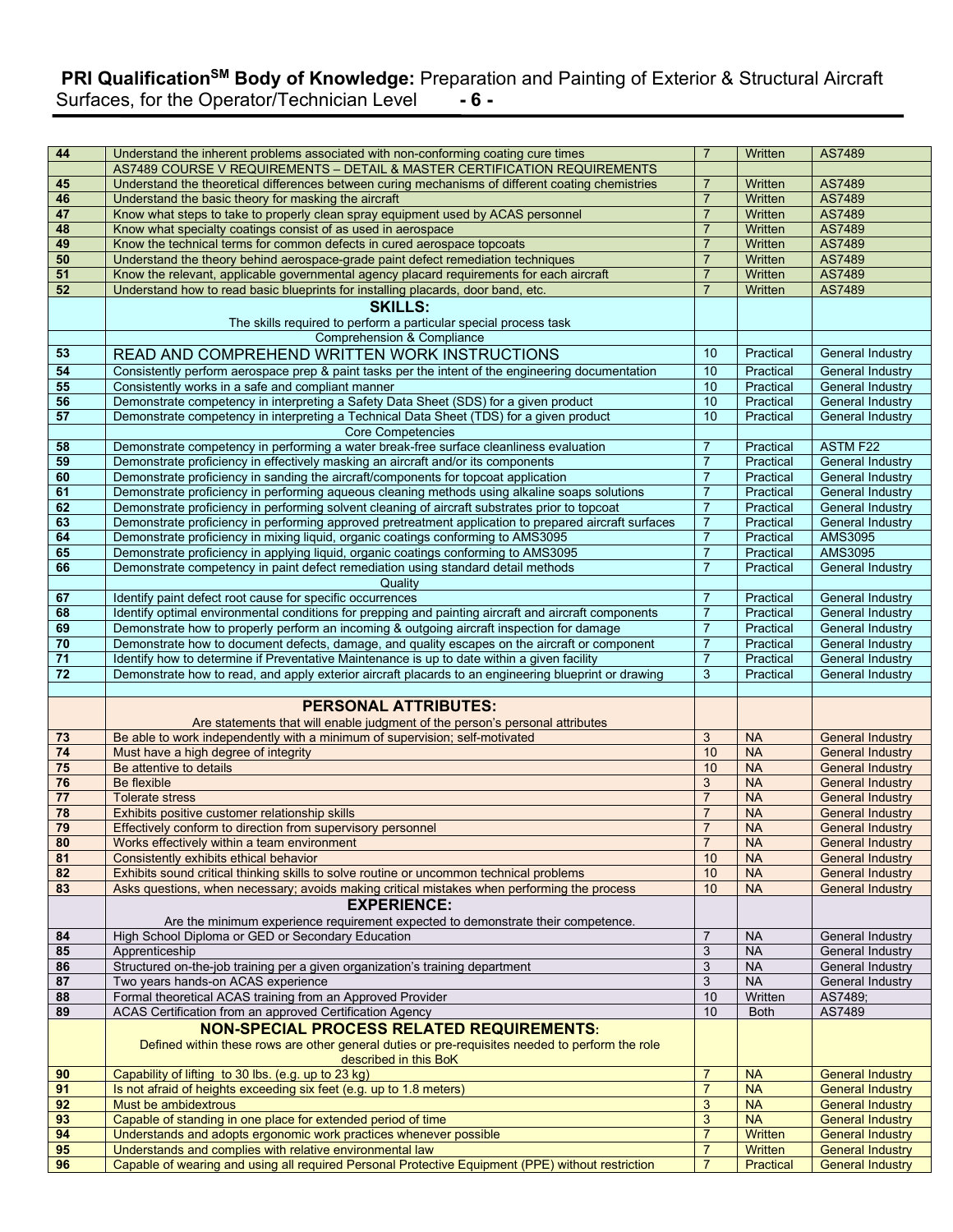# **7. DOCUMENT REVISION HISTORY**

| <b>REVISION DATE</b> | <b>SUMMARY</b> |
|----------------------|----------------|
| 00/00/0000           | Initial Issue  |
|                      |                |
|                      |                |
|                      |                |